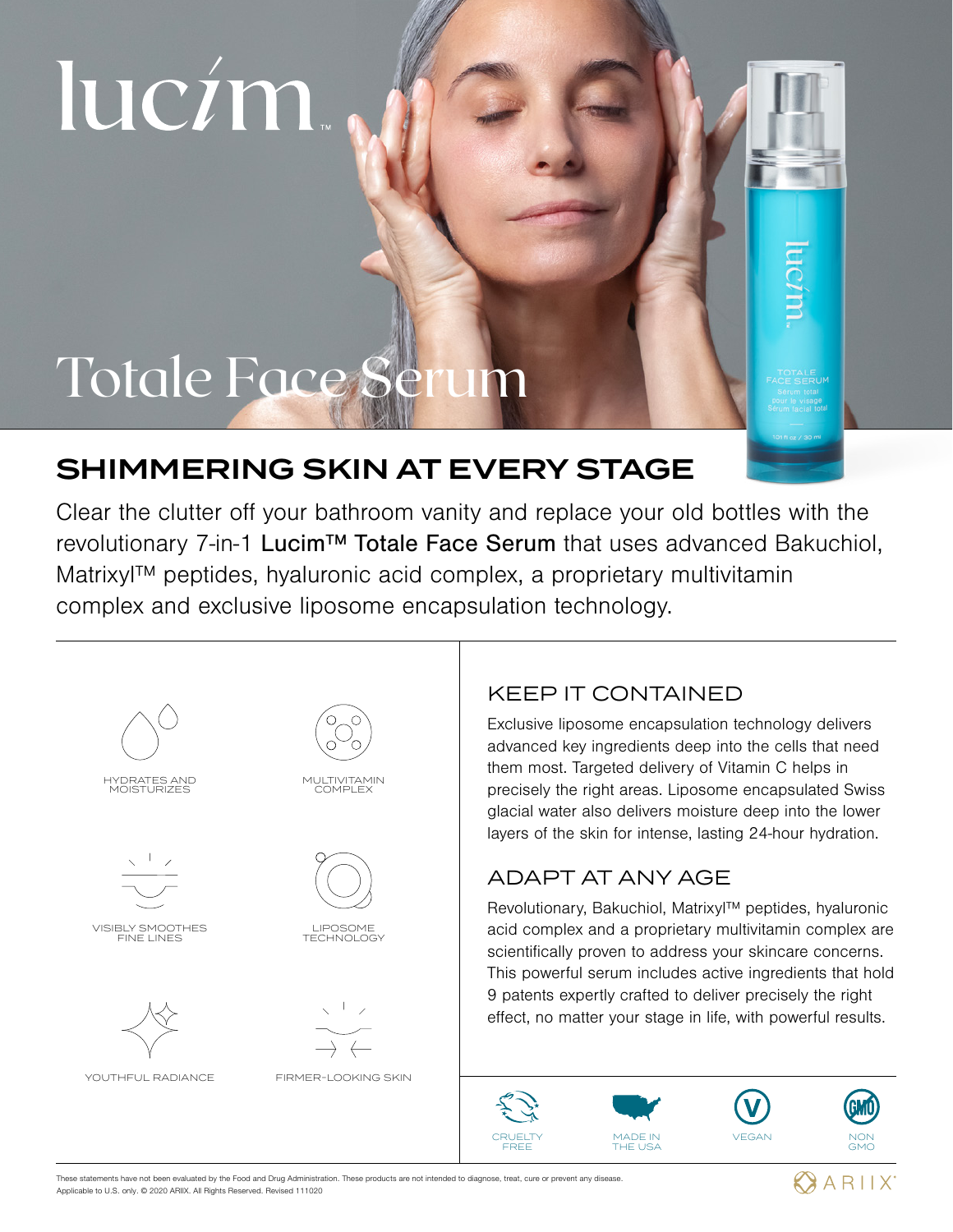# lucím



# YOUR SOLUTION FOR:

- Hydrating and moisturizing from the inside out
- Helping the skin's elasticity and firmness through moisture retention
- Visibly improving uneven skin tone and reducing discoloration
- Promoting brighter looking skin and youthful radiance
- Firming and plumping the skin
- Smoothing and reducing the appearance of fine lines and wrinkles
- Strengthening and reinforcing the skin barrier

### USAGE:

Apply evenly to clean, dry face and neck each morning and night. For best results, allow the serum to fully absorb before following with Day Defense Cream in the AM and Renewing Night Cream in the PM.

### THE ACTIVES:

Bakuchiol, Matrixyl peptides, liposome encapsulated Vitamin C, liposome encapsulated pure Swiss glacial water, Kakadu plum extract, hydrolyzed hyaluronic acid, Vitamin B3, hyaluronic acid.